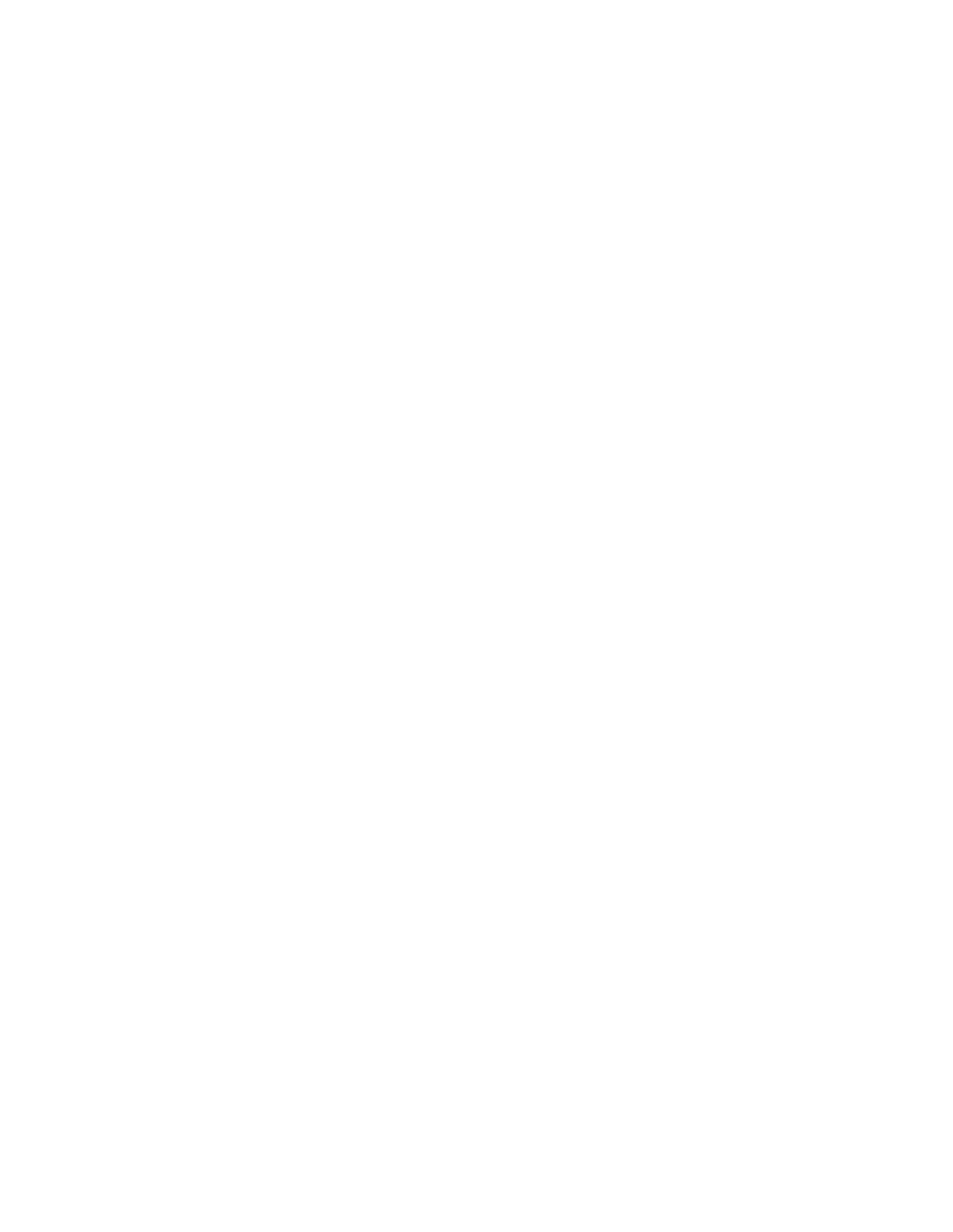## **International Monetary and Financial Committee – April 8, 2021**

## **Statement by Bruno LE MAIRE, Minister of the Economy, Finance and the Recovery**

#### **FRANCE**

**The International Monetary Fund and its Managing Director have demonstrated their strong and much-needed leadership since the outbreak of the pandemic**. As the world is entering a new stage of the crisis, in a context of an uncertain and uneven recovery, the IMF action will continue to be essential to accompany countries through a smooth transition towards a strong and sustainable recovery. For countries that continue to face financing pressures, and in particular the IMF's most vulnerable members, transition from emergency answers to longer and larger full-fledged programs will be essential. The crisis has increased the risk of divergence between those countries that have the means to support their economy and those that do not. The former have every chance of benefitting from a clear rebound. The latter are likely to see their economy collapse. In this regard, the IMF cannot afford to fall short of its membership's needs. **I welcome the emerging consensus on a new SDR allocation but the IMF will also have to deliver on an ambitious review of its concessional financing**.

# **I therefore call for close stronger coordination and policy actions to support an inclusive economic rebound and addressing growing inequalities within our societies, between our businesses and among countries.**

**The COVID-19 crisis caused a historic decline in global economic activity in 2020, and while recovery is underway, the speed of the rebound vary significantly across countries**. Global output contracted by 3.4 % in 2020, a decrease significantly larger than during the Global Financial Crisis with possible scarring effects on long-term growth. On health front, the rollout of vaccination campaigns has improved the medium-term outlook but access to vaccines remains uneven across countries. There also remains significant uncertainty around the outlook for the labor market, and the extent to which the productive fabric and a favorable financial environment can be preserved through the recovery. Against this background, exceptional fiscal and financial measures have been essential in supporting private consumption and limiting business failures and they will be instrumental to ensure a strong recovery, as stressed by the IMF on several occasions.

*\**

**In France, the Government strongly reacted to the pandemic with a comprehensive package of economic measures amounting to more than EUR 500 billion.** France has rapidly taken action to preserve households' income and jobs, strengthen companies' liquidity and support the sectors most affected by the drop in activity: this includes a massive extension of the short-time work scheme, the creation of a solidarity fund and a state guarantee for bank loans to companies. **To supplement these emergency measures, the French Government has launched a two-year EUR 100 billion recovery plan deployed around three main pillars**: support **the transition to a carbon-free and sustainable economy**; reinforce **competitiveness** of the economy, and social and territorial **cohesion**. This exceptional recovery plan will boost activity, with a view to returning to pre-crisis activity levels in 2022, while investing in our future.

**At the European level, France strongly advocated for an ambitious recovery plan to help Europe bounce back stronger than before the crisis**. The EU Leaders' deal on the EU recovery plan in July 2020 was a historical breakthrough. With Next Generation EU (NGEU), the EU will raise money to invest massively in the green and digital transitions. Support is concentrated to the Member States that were the most affected by the crisis. It is now time to speed up the implementation of the Recovery and Resilience Facility to allow for a swift disbursement of the funds.

**At the international level**, continuous coordination and ambitious actions are needed during both the emergency and recovery phases. In 2020, the impact of the COVID-19 crisis and the policy responses have been heterogeneous across countries. A multispeed recovery is projected for 2021 and beyond.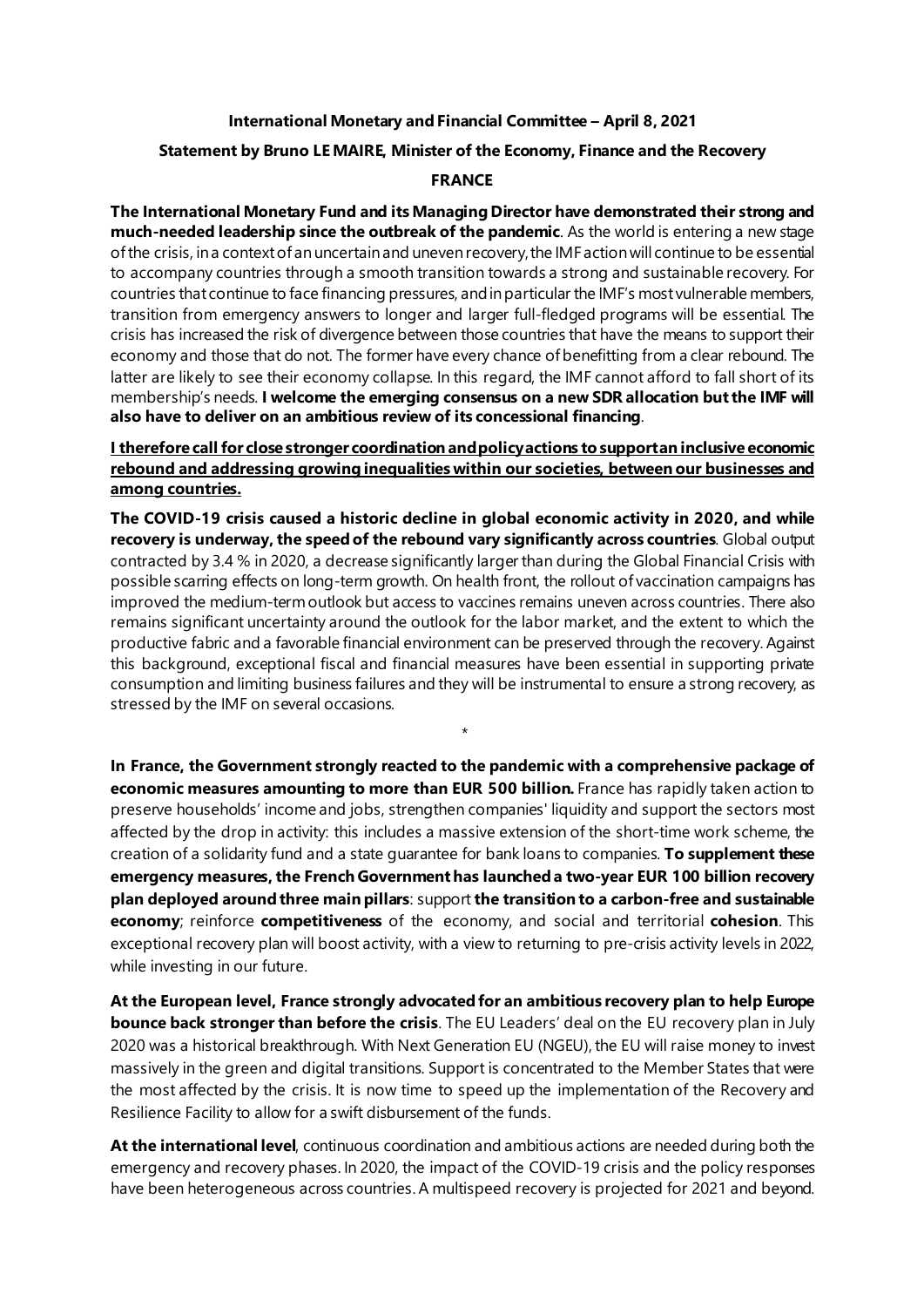There is therefore a risk of **divergence** between countries, resulting in a risk of scarring effect of the crisis more pronounced for already more vulnerable countries.

\*

**Strong international cooperation is crucial throughout the different phases of the crisis, to prevent this divergence and to protect the most vulnerable**. The situation of low-income countries need closer attention to help themrespond to COVID-19, while maintaining adequate fiscal buffers, and to accelerate convergence towards advanced economies. To bridge the financing gap and prevent the loss of a decade of development progress on the African continent, we need all stakeholders, both public and private, to work together towards a new financing model for African countries. To this end, **a Summit on Financing African economies will be held in Paris next month. Its objective will be to define a new partnership approach to develop strong and sustainable financing flows for African economies and unlock the potential of the continent's strengths**. We thank the IMF for its valuable involvement in the Summit's preparation.

# **More broadly, to address low-income countries' financing needs and debt challenges, we must design together an ambitious andcomprehensive package to support them, with the IMF playing a central role.**

**I warmly welcome the progress recently made towards a substantial, general allocation of Special Drawing Rights (SDRs) in 2021. This allocation, which France has supported since the outbreak of the crisis, would be a milestone in the package provided by the international community to vulnerable economies.** An allocation of USD650 bn, almost three times the amount agreed in the context of the 2009 Global Financial crisis, is a powerful way to provide vulnerable economies with much needed financial resources, including to support vaccination programs and other urgent measures.

**In addition to the direct benefits of the general allocation for vulnerable economies, advanced economies could maximize its positive effects by on-lending their SDRs**. In this regard, France strongly supports new loan contributions to the Poverty Reduction and Growth Trust (PRGT) as an efficient way to scale-up concessional financing by the IMF. This should go hand-in-hand with ambitious reforms to extend concessional support by the IMF to allow adequate support to low-income countries in need**. France also advocates for a bold replenishment strategy of the PRGT subsidy account** to support this reform agenda. Such a replenishment would require the mobilization of the Fund's internal resources, including exploring the option of potential gold sales. **Alongside new contributions to the PRGT, France welcomes innovative work on other options to use SDR loans for the benefit of vulnerable economies, to accelerate their transition towards a green and sustainable recovery.** 

**On debt, France welcomes the final extension of the G20-Paris Club Debt Service Suspension Initiative (DSSI)** until the end of 2021. Heavily indebted LICs need to **move from an emergency response to a more tailor-made approach** addressing their structural debt vulnerabilities with a fair burden sharing across all creditors, including private creditors. **The Common Framework for Debt Treatments (CF), agreed by the G20 and the Paris Club in November 2020, is the appropriate structural response to address both sustainability and liquidity pressures coming from debt vulnerabilities.** The CF facilitates a coordinated and multilateral treatment for countries eligible to the DSSI, allowing to define on a case-by-case basis the most appropriate solution, from debt rescheduling to debt relief.

**Finally, this unprecedented crisis has drawn our attention on the pressing need to collectively tackle critical global challenges. Among them, discussions around climate change and increasing inequalities** have gained more traction, thus creating strong expectations of transformative actions by the international community and its institutions.

•

**The recent months have already marked key milestones for further embedding climate-related issues into the Fund's core activities.** The **macro-criticality of climate change** is well established.